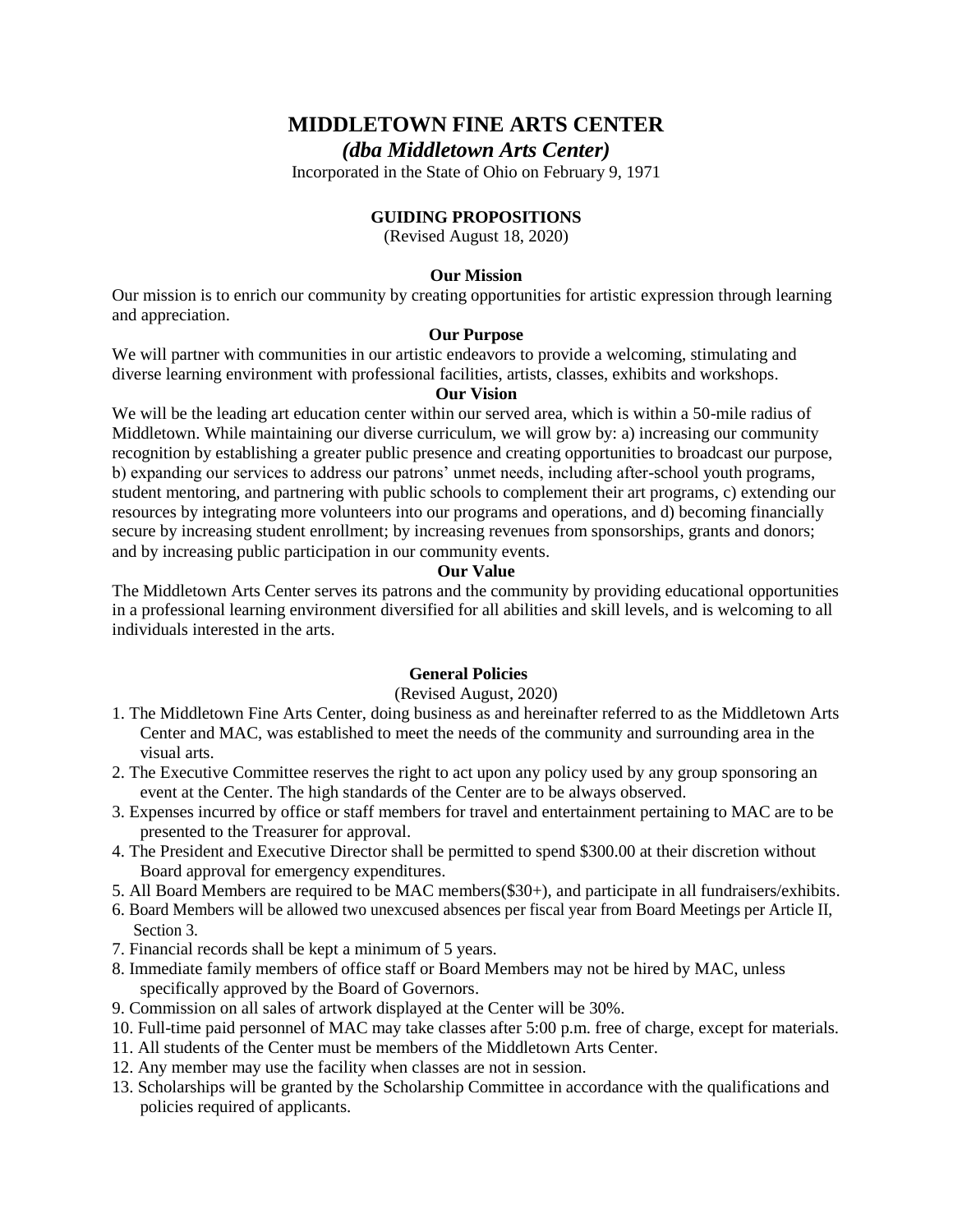- 14. It shall be the practice of the Board of Governors to duly recognize any Board Member, instructor or staff member if they are hospitalized or upon the death of an immediate family member or upon sickness or death of a volunteer's family member.
- 15. All exhibit items with title cards and prices will be open for viewing for the first time at a Middletown Arts Center's opening. No exhibit piece will be sold prior to the opening of the exhibit. The day of the reception may not always be the day of the opening.

### **POLICIES**

#### (Revised June 1, 2008)

#### **The purposes of this corporation are as follows:**

Exclusively for charitable and educational purposes, to further the artistic education and culture of the people of within the greater Middletown area and visitors and to that end maintain and support schools of art, art museums and conduct other similar activities in connection with the fine arts; to provide an art workshop center designed for the needs, interests and talents of its students with special emphasis on the development of their creative abilities and talents, and generally provide a cultural arts center. In furtherance of said purposes or any of them to acquire by deed, devise, gift, bequest, purchase or otherwise real and personal property and to hold, invest, reinvest, manage and dispose of the same; and to do any and all things necessary or incident to carry out such purposes. Provided, however, that no part of the net earnings or assets of this corporation shall inure to the benefit of any private member or individual; and further, provided that no substantial part of the activities of said corporation shall be the carrying on of propaganda or otherwise attempting to influence legislation. Provided, however, no distribution shall be made to any organization that does not at the time qualify for exemption under 501 (c) (3) of the Internal Revenue Code.

#### **Article I Members (Revised August, 2020)**

Section 1, Qualifications for Members:, The Board of Governors shall affirm the qualifications for membership in the Middletown Arts Center for each membership year based upon recommendations by the Governance Committee and the Executive Director and will include:

- a. Instructors of classes for which a fee is charged during the membership year.
- b. Persons, corporations, or groups who have paid a membership fee for the current membership year,
- c. The membership year shall begin October 1 and end September 30.
- d. All individual voting members of this corporation must be at least 18 years of age.

Section 2, Annual Meetings: The annual meeting of the Members of this corporation shall be held at such a time and place as the Executive Committee may designate on a date not more than three months after the end of each fiscal year of this corporation. Notice of the time and place when such annual meeting shall be held shall be given by one publication in a news outlet of general circulation in the city of Middletown made not less than four days before the meeting and by mailing (or by electronic mail as the board member prefers) of the same to members of the Board of Governors at least seven days before the meeting.

Section 3, Special Meetings: Special meetings of the Members may be called by any Officer, the Board of Governors or the Executive Committee acting at a meeting, or a majority of the Governors acting without a meeting, or by any ten (10) Members, by written notice, given at least four days before the date of any such meeting, to each Member by postal and/or electronic mail, at his address as it appears on the records of this corporation or by publication once at least four days before the date of such meeting in a newspaper having general circulation within the greater area of Middletown, Ohio.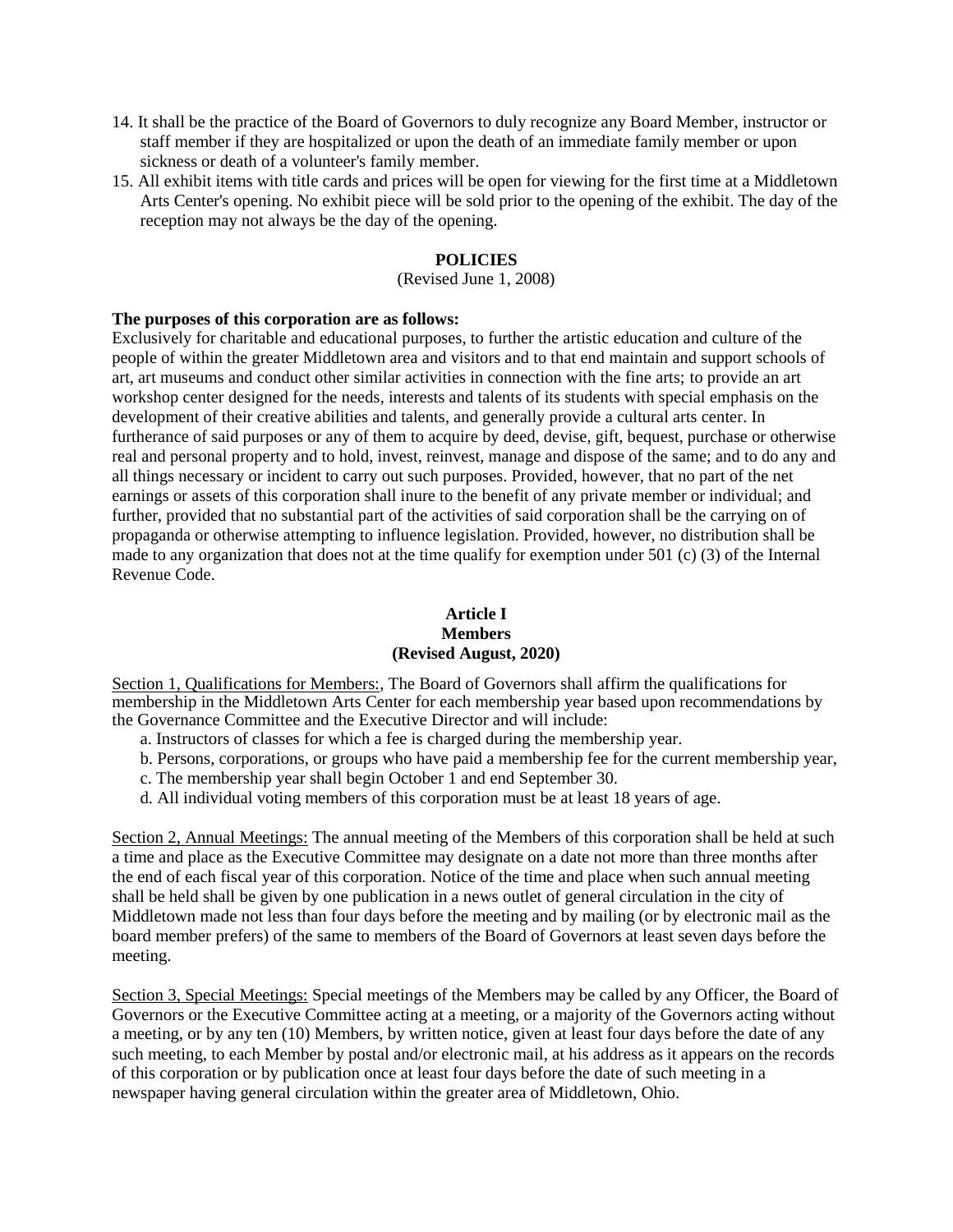Section 4, Quorum: The Members present shall constitute a quorum at all meetings, except as otherwise provided by the statutes of Ohio.

Section 5, Voting Rights: Each Member shall be entitled to one vote at any meeting and such vote may be cast in person or by proxy.

### **Article II Board of Governors (Revised August, 2020)**

Section 1, Duties: The corporate powers, property and affairs of this corporation, subject to the limitations contained in the statutes of Ohio, the Articles of Incorporation or Regulations, shall be exercised, conducted and controlled by the Board of Governors, which under Ohio law is its Board of Trustees.

Section 2, Performance: Each board member is expected to actively support the Center and its mission and must minimally maintain membership status in MAC, and is required to be an active member in at least one standing committee.

Section 3, Attendance: Each board member must contact the Center by phone, in writing or via e-mail if he/she cannot attend a scheduled meeting. If a board member does not notify the Center and is not in attendance, it is considered an unexcused absence. The President or a designated representative, when directed by the action of the Board, shall contact any Board member having two (2) unexcused absences per fiscal year (July - June) to ascertain his/her capacity to continue as a Board member and, if personal circumstances prevent such, encourage the member to tender a written resignation.

Section 4, Number: The Board of Governors shall consist of not less than fifteen (15) nor a maximum of twenty one (21) Middletown Arts Center members. The appropriate number of Board Members will be determined by the Governance Committee at any annual or special meeting of the Board of Governors.

Section 5, Elections: Governors shall be elected by a plurality of the votes cast at the annual meeting of the Members. Each member of the Board of Governors shall be elected to three year terms. Shorter terms are permitted only by appointment to fill vacancies as provided herein. The terms of office of members of the Board of Governors shall begin immediately upon election.

Section 6, Vacancies: Any vacancies in the Board of Governors caused by the resignation, disability, removal or disqualification of a Governor shall be filled for the until the next annual meeting upon the recommendation of the Governance Committee and by appointment of the President of the Board of Governors.

Section 7, Annual Meeting: The annual meeting of the Board of Governors shall be held immediately following the annual meeting of the Members. No notice of such annual meeting shall be required and any business may be transacted at any annual meeting.

Section 8, Special Meetings: Special meetings of the Board of Governors may be called from time to time by order of an Officer of this corporation who is a member of the Board of Governors. Upon the written request of any two or more Governors, the Secretary shall call a special meeting of the Board of Governors.

Section 9, Notice of Meetings: Notice of special meetings of the Board of Governors, stating the date, place and the purpose thereof, shall be given by mailing the same to each Governor on the second day preceding the day of the meeting, or by delivering the same to him/her personally or telephoning or electronic mailing (e-mail) the same to him/her on or before the day preceding the day of the meeting.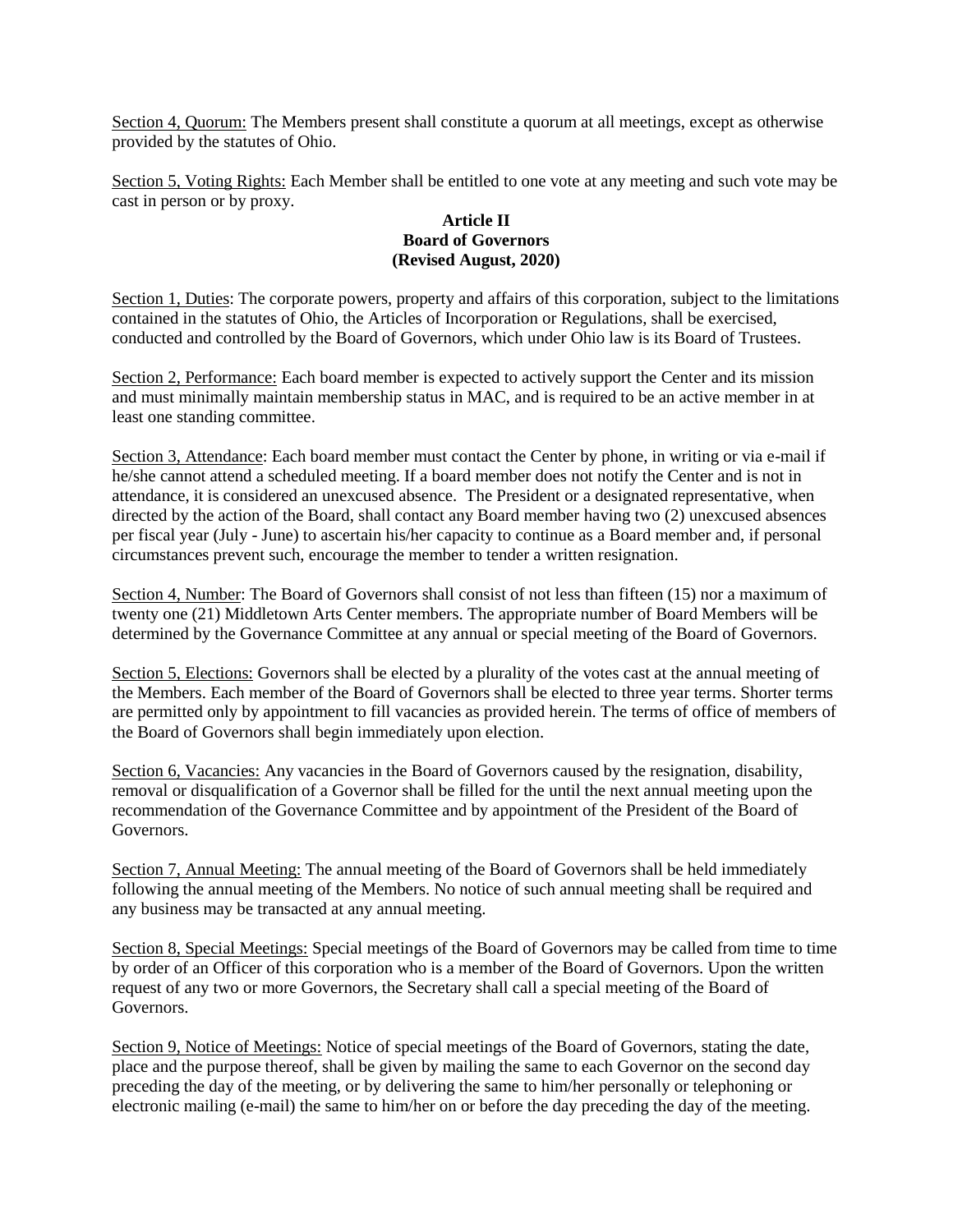Notices mailed shall be addressed to each Governor at his last known residence or business address.

Section 10, Quorum: Except as otherwise provided by law,  $1/3$  of the number of Governors shall constitute a quorum for the transaction of all business, but less than a quorum may adjourn any meeting, and the meeting may be held as adjourned without further notice. No resolution shall be adopted unless the number of Governors constituting a quorum shall vote in favor of the same.

Section 11, Waiver of Notice: Notice of the time, place and purposes of any meeting of the Board of Governors may be waived by the written assent of every Governor, filed with or entered upon the records of the Board of Governors, either before or after the holding thereof.

Section 12, Limitation on Management by Governors: In the management and control of the property and affairs of the corporation pursuant to the powers granted to the Governors by the General Corporation Act of Ohio, the Governors shall at all times fully comply with the provisions of Section 501 (c) (3) of the Internal Revenue Code as now in effect or as hereafter amended so as at all times to retain the exemption of the corporation from Federal income taxes and retain its character as a charitable organization, contributions to which are allowable as a deduction under Section 170 (c) (2), as now in affect or as hereafter amended, and any other similar or applicable provisions of the Internal Revenue Code which may hereafter be enacted, and the Governors shall also conduct the affairs of this corporation so that at all times it will qualify as an organization to which Ohio Corporations can make gifts under the provisions of Sections 1701.13 and 1702.12 of the Ohio Revised Code as now in effect or hereafter amended, and any other similar or applicable provisions of the law in Ohio hereafter enacted.

Section 13, Honorary Governors: An individual, after nine or more years of active distinguished service to the organization, may be elected to the position of Honorary Governor by a 2/3 positive vote of the Board of Governors after recommendation by the Governance Committee. The maximum number at any time shall not exceed six (6). An Honorary Governor may attend Board of Governors Meetings and participate in discussions, but will not have a vote and will not be counted in establishing a quorum per Article II, Section 13.

### **Article III Officers**

Section 1, Names and Designation: The Board of Governors, as soon as may be practical after the election of the Governors in each year, shall elect one of their number President of the Board, shall elect a Vice President, a Secretary and a Treasurer. They may add or employ additional Assistant Directors, Assistant Treasurers, an Executive Director and such additional agents and employees as they may deem proper.

Section 2, Terms of Office: The terms of office of the Officers shall begin immediately upon their election and shall run until after the next annual meeting of the Board of Governors, and until their successors are qualified and take office.

Section 3, Removal: Any Officer may be removed, either for or without cause, by the affirmative vote of 1/3 of the Governors then in office, at any special meeting of the Board called for that purpose or at any regular meeting of the Board.

Section 4, Vacancies: Vacancies in any office of the corporation may be filled for the unexpired term by the Executive Committee based upon recommendations of the Governance Committee at any special meeting called for that purpose or at any regular meeting of the Executive Committee.

Section 5, Duties of the President: The President shall be the chief executive officer of this corporation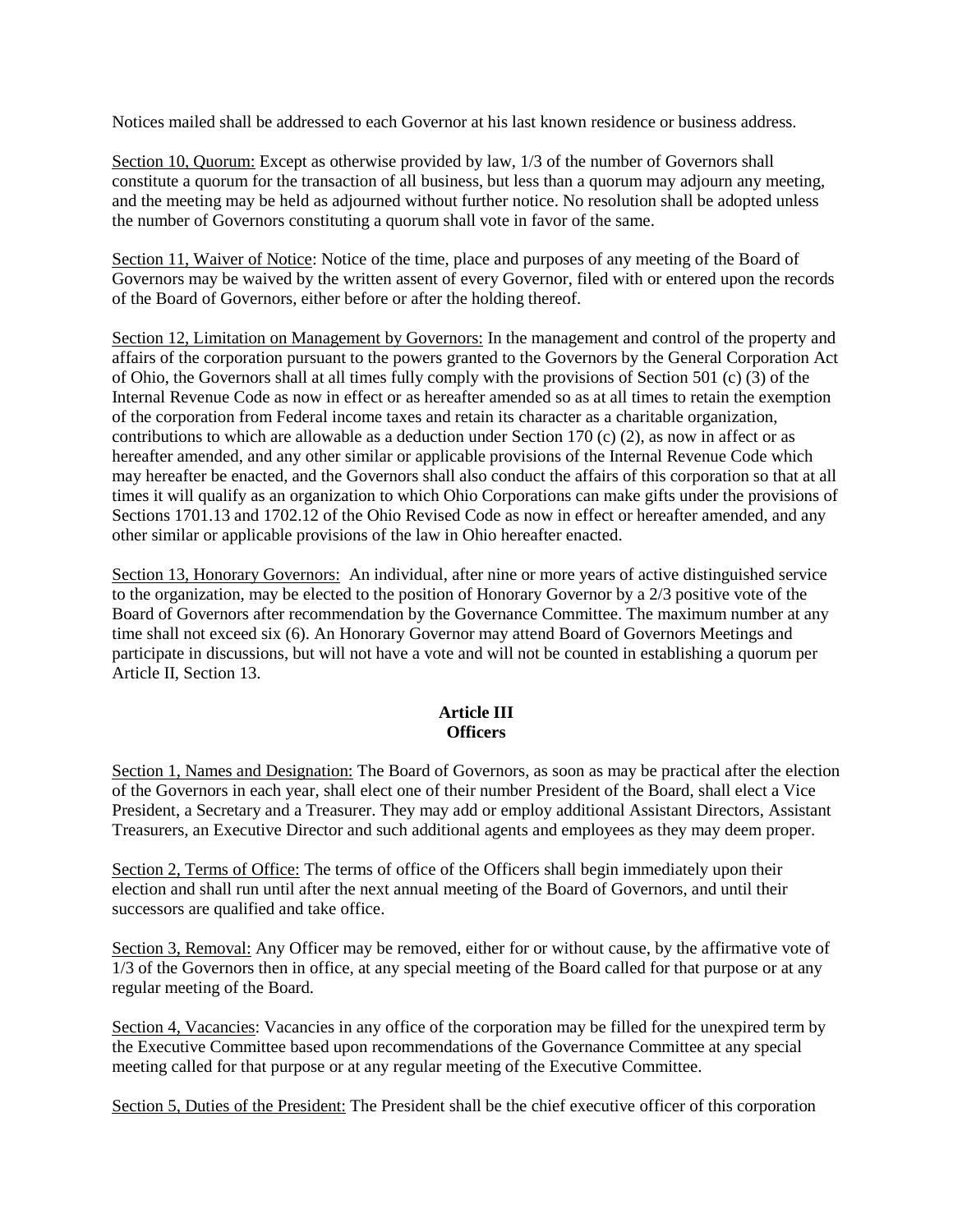and shall exercise general supervision over the activities and affairs of this corporation, over its Vice President, Secretaries, and Treasurers, subject to the control of the Board of Governors. He shall preside over the meetings of the Members and Governors and the Executive Committee and be responsible for seeing that its duties are carried out. He shall be an ex officio member of all committees appointed by the Board of Governors, except the *Governance Committee*, and shall have such powers and duties as the Board of Governors may from time to time assign to him.

Section 6, Duties of the Vice President: It shall be the duty of the Vice President to perform all the duties of the President, in case of the latter's absence or disability, and such other duties as may be assigned by the Board of Governors or the President. The Vice President may succeed the President of the Board of Governors when the current President's term expires.

Section 7, Duties of the Secretary: It shall be the duty of the Secretary to keep an accurate record of the acts and proceedings of meetings of Members and Governors, and of the Executive Committee, and to give all notices required by law, and by Members and Governors. On expiration of his/her term in office, he/she shall deliver all books, papers and property of this corporation in his/her hands to his successor or to the President and in general, he shall perform all duties usually pertaining to the office and those which may be assigned to him by the Board of Governors, or the President.

Section 8, Duties of the Treasurer: The Treasurer shall be responsible for receiving and safely keeping all money and chooses in action belonging to this corporation, and disburse the same, under the direction of the Board of Governors, or the President. He shall keep accurate account of the finances of the corporation in books especially to be provided to him for that purpose and to discharge such other duties that may be assigned to him by the Board of Governors or the President.

### **Article IV Committees (Revised June, 2012)**

Section 1, Executive Committee: The Executive Committee shall be comprised of the officers of the corporation, the Executive Director, Committee Chairpersons and other members of the corporation to be appointed by the President. Its duties shall be to have charge of the management of the business and affairs of the corporation, including the planning and provision of program, employment and administration of personnel, development and administration of budgets, and other duties which may be delegated by the Board of Governors. It shall report to the Board of Governors and carry out such management with such policies as the Board may formulate from time to time. Unless specifically authorized by the Board, it may not incur debts, except for budgeted current expenses, substantially move the premises of the Center, nor shall it acquire, sell or encumber real estate.

Section 2, Governance Committee: The Governance Committee shall consist of no less than two Board Members, including a Chair, and shall be responsible for all matters related to consistent performance by the Executive Director and the Board of Governors, ensure cohesive and ethical policies in accordance with the Code of Regulations and related documents, monitoring the performance of Board Members with respect to adhering to the Center's mission and vision, initiate the process of dismissing non-performing Board Members and prospecting for new Board Members. Specific responsibilities shall include but not be limited to:

- a) Clearly defining the purpose of the organization and establishing realistic goals and objectives consistent with that mission in a defined time frame within the organization's capacity for implementation.
- b) Communicate those goals and objectives to the organization's constituents.
- c) Ensure the most effective use is made of the organization's resources by focusing the resources on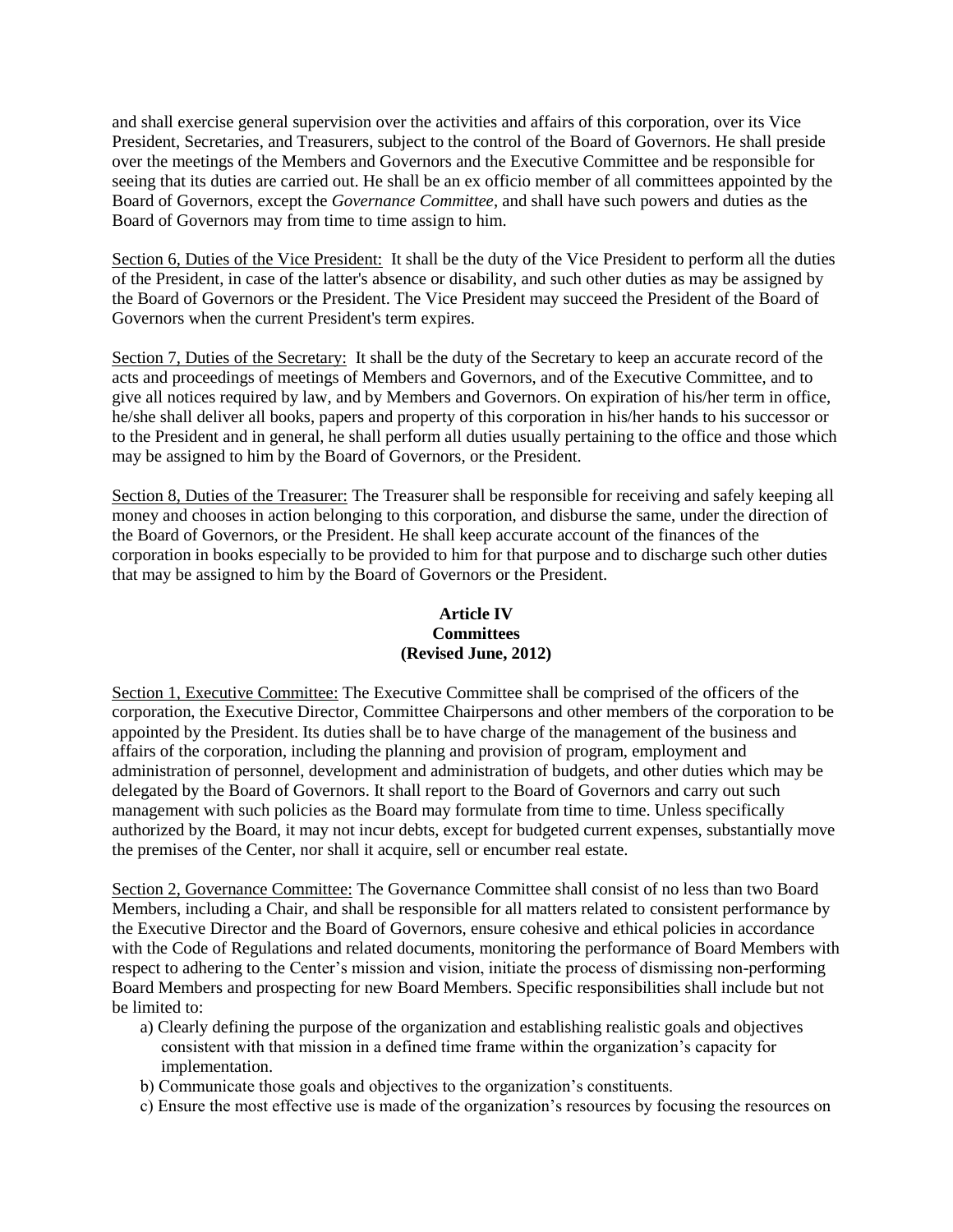the key priorities.

- d) Provide a base from which progress can be measured and establish a mechanism for informed change when needed.
- e) Build a consensus about the future position of the organization.
- f) Periodically review all of the Center's policies and regulations, and develop appropriate recommendation to the Board for adoption as needed.
- g) Develop and recommend to the Board procedures and criteria for selecting nominees to the Board and to endeavor that the proper balance of skills and experience are represented on the Board.
- h) Identify and recruit individuals qualified to become Board members and recommend candidates to the Board of Governors for election or to fill vacancies needed to meet the minimum number of Board members or to meet other requirements.
- i) Develop a process for assessing the Board's performance and make recommendations regarding its size, composition and operations.
- j) Present to the annual meeting of the Board of Governors, following the annual membership meeting, nominations for Officers of the corporation as outlined in Article III, Section 1, and Honorary Governors as outlined in Article II, Section 13.
- k) Meets monthly with the Executive Director.

Section 3, Development (Special Events/Fundraising) Committee: The Special Events Committee shall be comprised of a Staff Chair (Development Director) and volunteer members of the Board and the Center, and is generally responsible for designing and implementing specific fundraising programs while coordinating such activities with the Center's designated development professional. Specific responsibilities shall include but not be limited to:

- a) Budget an annual amount for the purpose of developing a variety of special events.
- b) Develop specific event themes to attract participants.
- c) Identify and cultivate Donors & Sponsors.
- d) Plan events that contribute to the Center's image as a premier art organization.
- e) Coordinating and motivating Board participation in fundraising activities.
- f) Discusses plans with the Board and reports on event results.
- g) Research possible grant opportunities and work with the Executive Director or other designated individuals, the implementation of grant writing.
- h) Meets monthly with the Executive Director

Section 4, Marketing Committee: The Marketing Committee, along with the Executive Director and the entire Board shall be responsible for but not limited for:

- a) Establishing long-range goals for the Center in regard to its general health and future viability within the community, and establishing with the Board possible ways to achieve goals.
- b) Developing within the business community potential sponsorships for activities.
- c) Research possible grant opportunities and work with the Executive Director, or other designated individuals, the implementation of grant writing.
- d) Research potential areas for promoting the Center and its programs.
- e) Develop appropriate advertising and promotion materials, including press releases.
- f) Promote and maintain the Center's awareness in the community.
- g) Meets monthly with the Executive Director.

Section 5, Exhibits Committee: The Exhibits Committee shall work jointly with the Executive Director and shall be responsible for but not limited to:

a) Scheduling a variety of exhibitions for the Exhibition Hall and the Gallery, working at a minimum one year ahead of the current calendar year.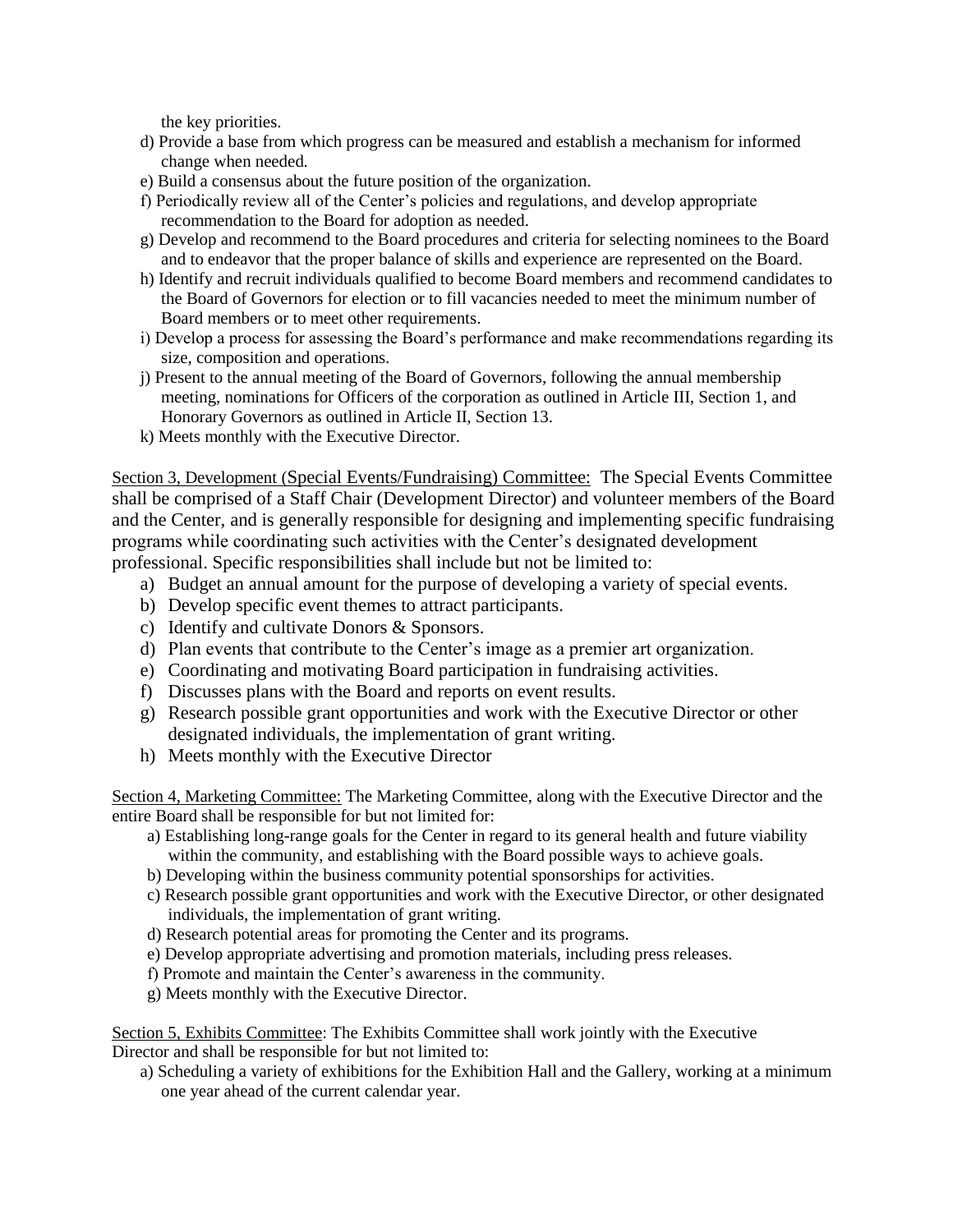- b) Approving all artwork displayed in the exhibition hall and the gallery must be approved by the Exhibit Committee.
- c) Recruiting a chairperson(s) for each Exhibition Hall exhibit. The designated chairperson will be responsible for arranging for installation and removal of exhibit, including lighting; arranging, when necessary, for individuals to accept work and entry fee; arranging, when necessary, for judge; any necessary glass cleaning of artwork; making arrangements for receptions, including necessary food and table arrangements; and post-exhibit cleanup.
- d) Arranging for the hanging of gallery exhibits.
- e) Preparing necessary reports for the Center's Annual Report.
- f) Coordinating the preparation of invitations, programs and show cards with office staff and the Marketing Committee.
- g) Meets monthly with the Executive Director.

Section 6, Facilities Committee: The Facilities Committee and the Executive Director shall be jointly responsible for but not limited to the following responsibilities:

- a) Overseeing building and equipment operations and maintenance.
- b) Responding in a timely manner to requests for service and/or assistance from staff and officers.
- c) Reviewing requests for new equipment or major building needs, determine the most cost effective manner of fulfilling need, and bring before the Board. After approval, make any necessary arrangements for completion of work.
- d) Preparing, with the Treasurer and Executive Director, annual budget recommendations.
- e) Preparing necessary reports for the Center's Annual Report.
- f) Meets monthly with the Executive Director.

Section 7, Programs and Scholarships Committee: The Programs and Scholarship Committee, in which scholarship activities can be managed by a subcommittee at the President's discretion, along with the Staff Chair's committee and the Executive Director, will be responsible for but not limited to the following responsibilities:

- a) Periodically review the Center's tuition structure in comparison with similar organizations in the area and recommend to the Board needed changes.
- b) At the recommendation of the Executive Director, consider increases in instructor's remuneration.
- c) Bring before the Board recommendations for significant equipment purchases or repair concerns.
- d) Bring to the attention of the Facilities Committee Chair structural needs or repairs within the classrooms.
- e) Review the school registration policies and bring before the Board needed changes.
- f) Work with the Executive Director in the development of new classes and instructors.
- g) Note trends in class registration and report such to the Board.
- h) Assist the Executive Director in locating needed subjects for classes as needed.
- i) Identify and qualify by interviewing candidates for scholarships based upon financial need and other relevant factors, request grant monies and oversee disbursements of scholarship funds.
- j) Prepare, with the Treasurer and Executive Director, an annual school budget.
- k) Prepare necessary reports for Annual Report.
- l) Meets monthly with the Executive Director.
- m) Lead Enrollment Committee, a subcommittee of the above.

Section 8, Workshops Committee: The Workshops Committee, along with the Executive Director, will be responsible for but not limited to the following responsibilities:

- a) Schedule major workshops one (1) to two (2) years in advance.
- b) Scheduling minor workshops which may be deemed profitable or of other value to the Center.
- c) Plan, organize and conduct the bi-annual Skinner Lecture.
- d) After determining costs involved with a workshop, establishing the tuition to be charged.